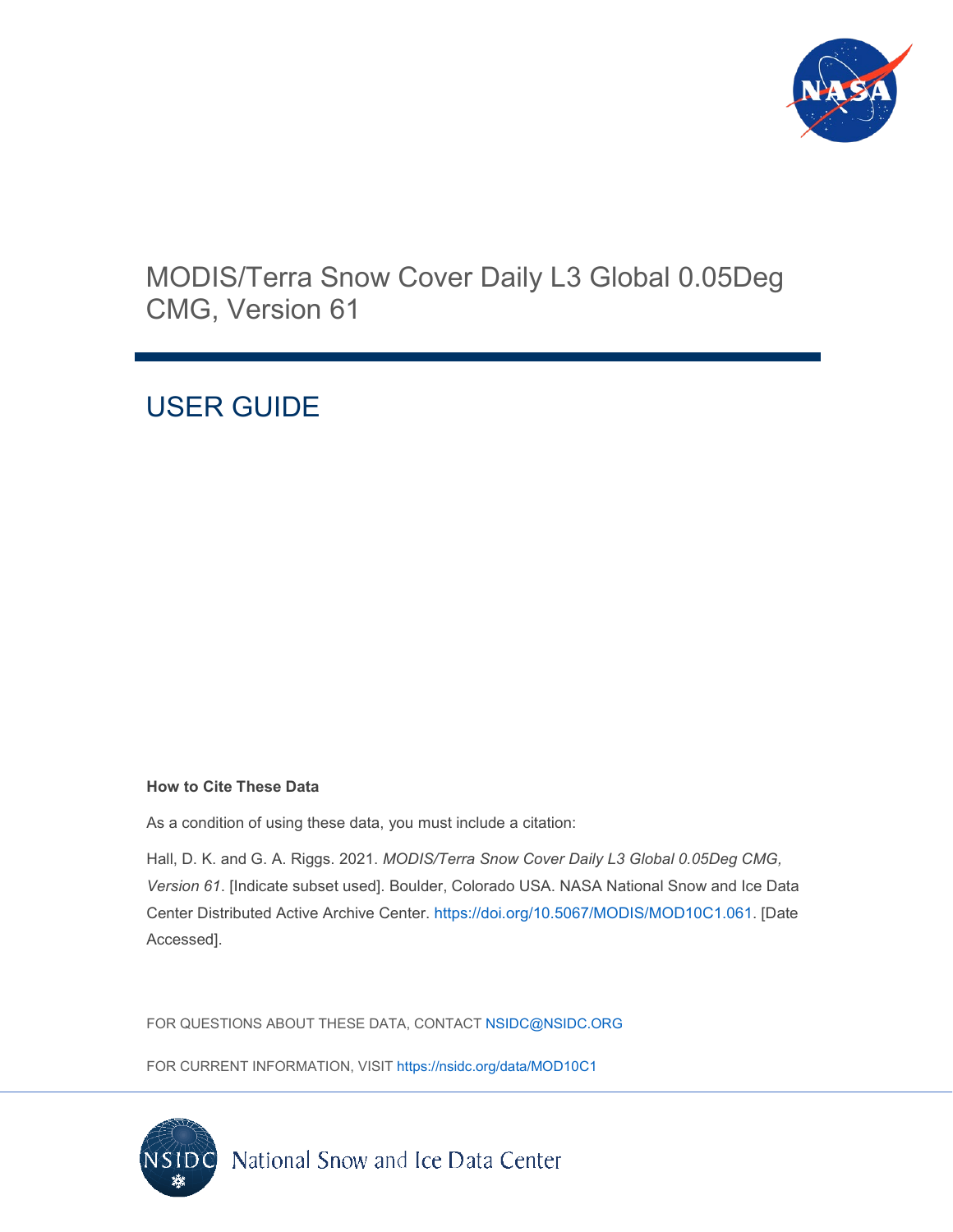# **TABLE OF CONTENTS**

| $\mathbf{1}$ |     |       |  |  |  |
|--------------|-----|-------|--|--|--|
|              | 1.1 |       |  |  |  |
| 1.2          |     |       |  |  |  |
|              | 1.3 |       |  |  |  |
|              |     | 1.3.1 |  |  |  |
|              |     | 1.3.2 |  |  |  |
|              |     | 1.3.3 |  |  |  |
|              |     | 1.3.4 |  |  |  |
|              | 1.4 |       |  |  |  |
|              |     | 1.4.1 |  |  |  |
|              |     | 1.4.2 |  |  |  |
|              |     | 1.4.3 |  |  |  |
|              |     | 1.4.4 |  |  |  |
|              |     |       |  |  |  |
|              |     | 1.5.1 |  |  |  |
|              |     | 1.5.2 |  |  |  |
| 2            |     |       |  |  |  |
|              | 2.1 |       |  |  |  |
|              | 2.2 |       |  |  |  |
|              | 2.3 |       |  |  |  |
|              | 2.4 |       |  |  |  |
|              |     | 2.4.1 |  |  |  |
|              |     | 2.4.2 |  |  |  |
|              |     | 2.4.3 |  |  |  |
|              |     | 2.4.4 |  |  |  |
|              |     | 2.4.5 |  |  |  |
|              |     | 2.4.6 |  |  |  |
|              |     | 2.4.7 |  |  |  |
|              |     | 2.4.8 |  |  |  |
|              | 2.5 |       |  |  |  |
|              | 2.6 |       |  |  |  |
|              | 2.7 |       |  |  |  |
|              |     | 2.7.1 |  |  |  |
|              |     | 2.7.2 |  |  |  |
| 3            |     |       |  |  |  |
| 4            |     |       |  |  |  |
| 5            |     |       |  |  |  |
| 6            |     |       |  |  |  |
| 7            |     |       |  |  |  |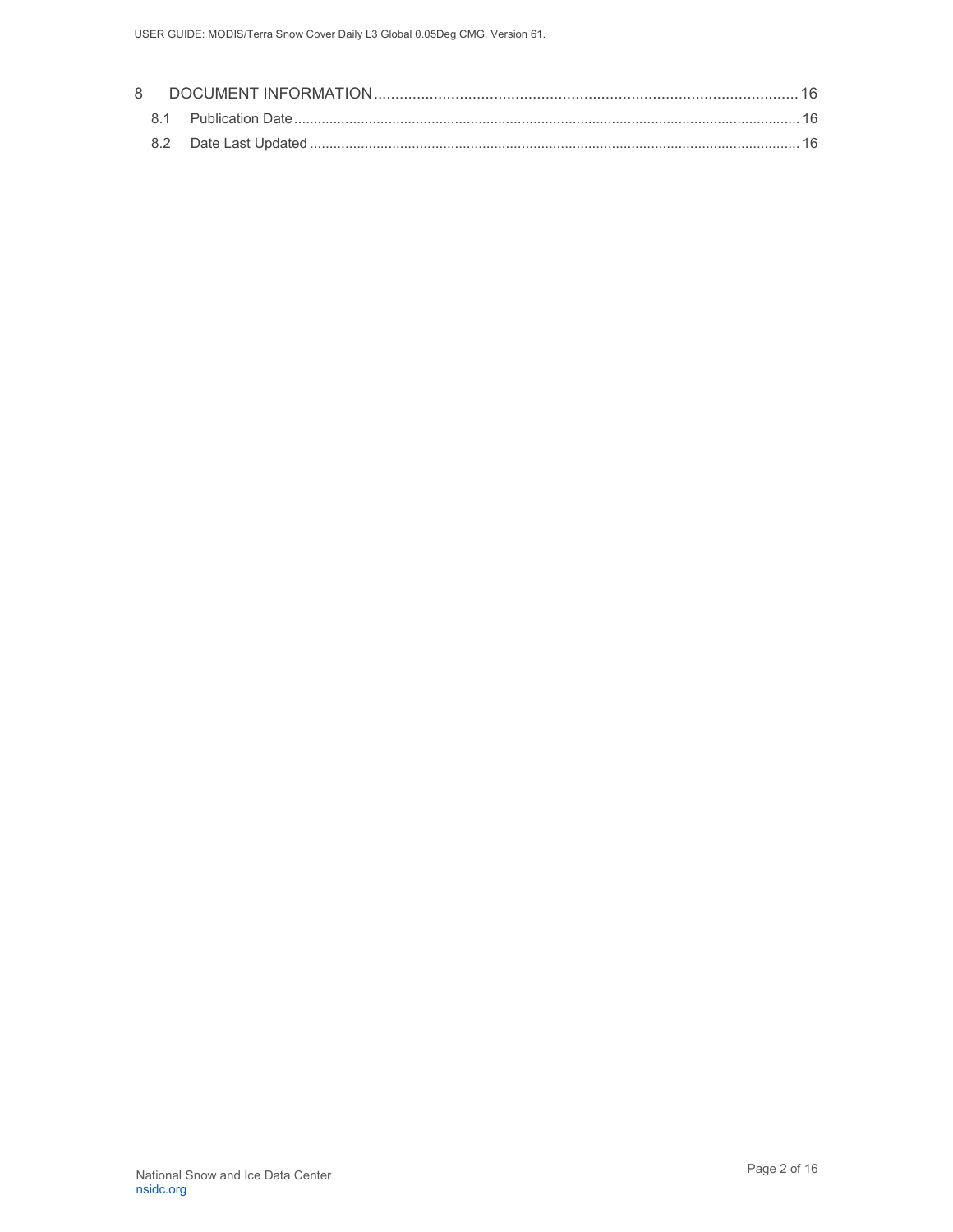# <span id="page-3-0"></span>1 DATA DESCRIPTION

This global data set is produced by mapping daily MOD10A1 tiles to the MODIS Climate Modeling Grid (CMG). MOD10A1 observations at 500 m are mapped into 0.05° CMG (~ 5 km) grid cells, binned by observation type (e.g. snow, cloud, ocean), and counted to identify the most frequently occurring feature type. Snow cover is detected using the Normalized Difference Snow Index (NDSI) in a preceding product (MOD10\_L2), which is ultimately carried forward to this product. Snowcovered land typically has a very high reflectance in visible bands and very low reflectance in the shortwave infrared; the NDSI reveals the magnitude of this difference. The Scientific Data Sets (SDSs) included in this product are described in Table 1 and a sample image of the data is shown in Figure 1.

<span id="page-3-1"></span>The terms "Version 61" and "Collection 6.1" are used interchangeably in reference to this release of MODIS data.

Table 1. SDS Details

| <b>Parameter</b>       | <b>Description</b>                                                  | <b>Values</b>                                                                                                                                                                                      |
|------------------------|---------------------------------------------------------------------|----------------------------------------------------------------------------------------------------------------------------------------------------------------------------------------------------|
| Day_CMG_Snow_Cover     | The percentage of snow-<br>covered land mapped in the<br>CMG cell.  | 0-100: percent of snow in cell<br>$107$ : lake ice<br>$111:$ night<br>237: inland water<br>239: ocean<br>250: cloud obscured water<br>253: data not mapped<br>255: fill                            |
| Day_CMG_Cloud_Obscured | The percentage of cloud-<br>covered land mapped in the<br>CMG cell. | 0-100: percent of cloud in cell<br>$107$ : lake ice<br>$111:$ night<br>237: inland water<br>$239:$ ocean<br>250: cloud obscured water<br>252: Antarctica mask<br>253: data not mapped<br>255: fill |

## 1.1 Parameters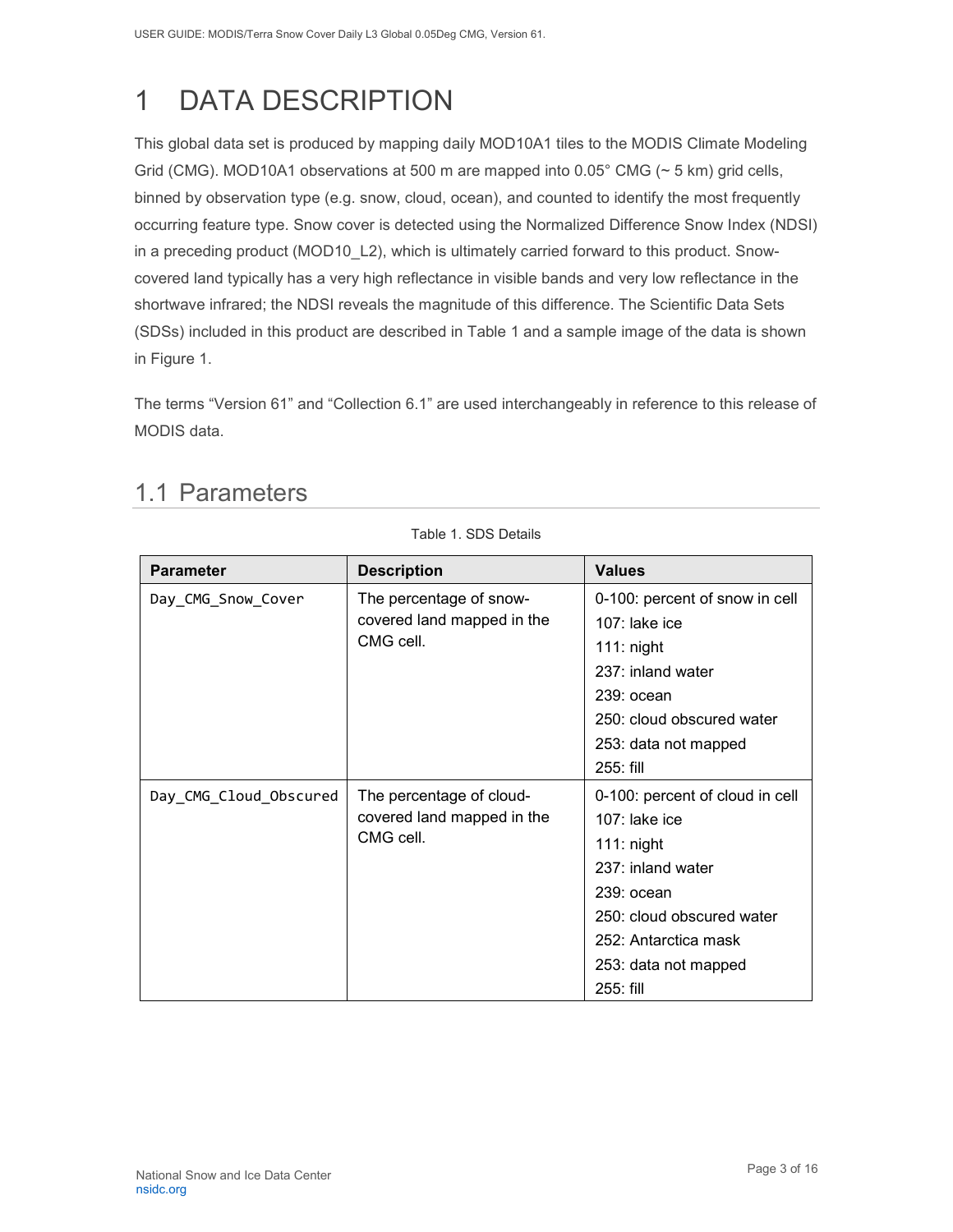| <b>Parameter</b>    | <b>Description</b>                                                      | <b>Values</b>                       |
|---------------------|-------------------------------------------------------------------------|-------------------------------------|
| Day_CMG_Clear_Index | Percentage of clear-sky land<br>observations mapped in the<br>CMG cell. | 0-100: clear index value            |
|                     |                                                                         | 107: lake ice                       |
|                     |                                                                         | $111:$ night                        |
|                     |                                                                         | 237: inland water                   |
|                     |                                                                         | 239: ocean                          |
|                     |                                                                         | 250: cloud obscured water           |
|                     |                                                                         | 253: data not mapped                |
|                     |                                                                         | 255: fill                           |
| Snow_Spatial_QA     | Basic quality assurance                                                 | $0:$ best                           |
|                     | indicator.                                                              | 1: good                             |
|                     |                                                                         | $2:$ ok                             |
|                     |                                                                         | 3: poor                             |
|                     |                                                                         | 4: other                            |
|                     |                                                                         | 237: inland water                   |
|                     |                                                                         | 239: ocean                          |
|                     |                                                                         | 250: cloud obscured water           |
|                     |                                                                         | 252: Antarctica mask                |
|                     |                                                                         | 253: not mapped                     |
|                     |                                                                         | 254: no retrieval                   |
|                     |                                                                         | 255: fill                           |
| Lat                 | Upper left X coordinate for                                             | Coordinate value range:             |
|                     | each grid cell in degrees north.                                        | $90.0^{\circ}$ to - $90.0^{\circ}$  |
| Lon                 | Upper left Y coordinate for                                             | Coordinate value range:             |
|                     | each grid cell in degrees east.                                         | $-180.0^{\circ}$ to $180.0^{\circ}$ |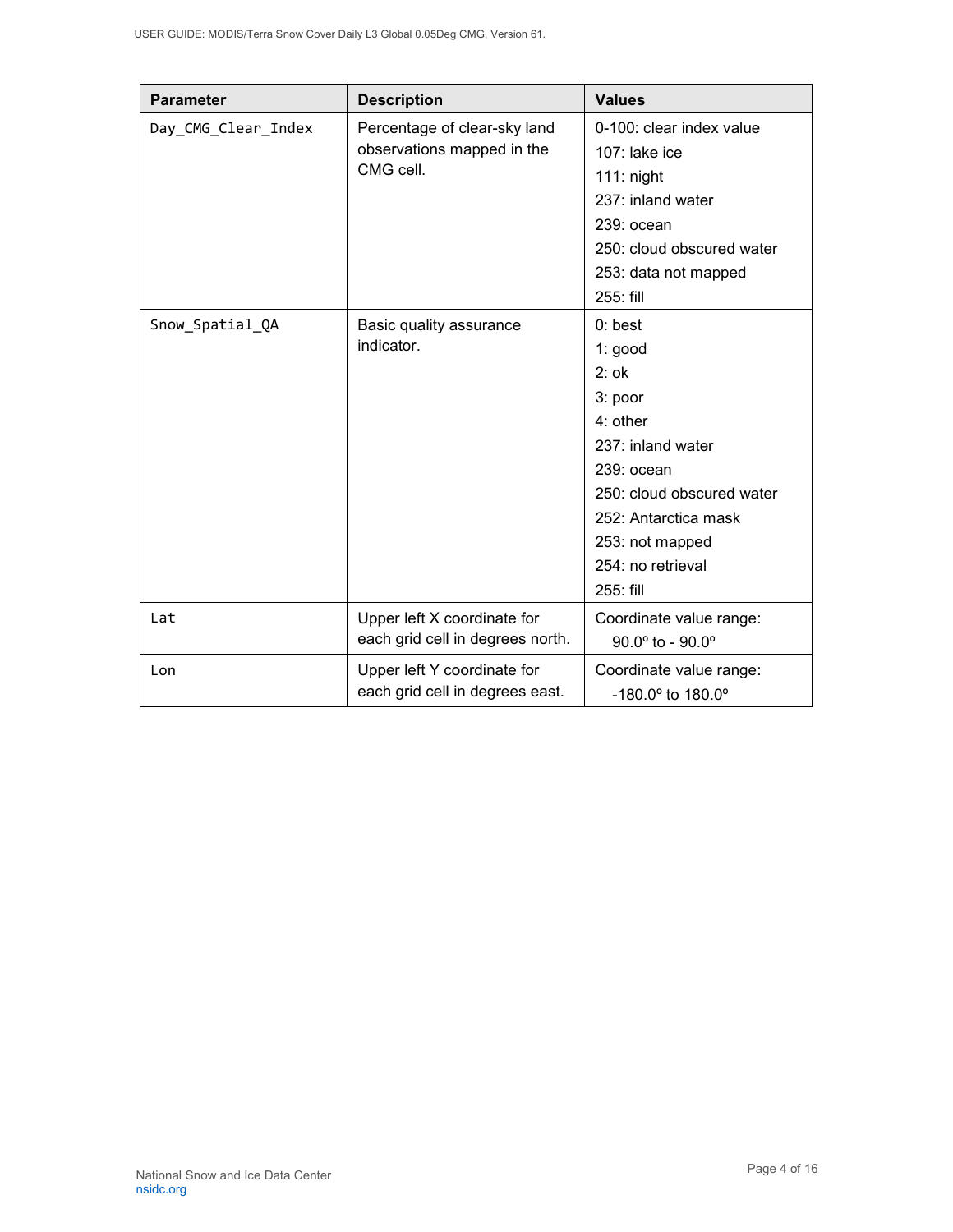# <span id="page-5-0"></span>1.2 Sample Data Image



Figure 1. This MOD10C1 snow map shows the percent of snow cover mapped to a 0.05° CMG (approx. 5 km). The data was acquired 9 January 2003.

## <span id="page-5-1"></span>1.3 File Information

#### <span id="page-5-2"></span>1.3.1 Format

Data are provided in HDF-EOS2 format and are stored as 8-bit unsigned integers. For software and more information, visit the [HDF-EOS](https://portal.hdfgroup.org/display/support) website.

### <span id="page-5-3"></span>1.3.2 Data File

As shown in Figure 2, each data file includes three data fields (Day\_CMG\_Clear\_Index, Day\_CMG\_Cloud\_Obscured, and Day\_CMG\_Snow\_Cover), one data quality field (Snow\_Spatial\_QA), two geolocation fields (Lat and Lon), and three metadata fields (ArchiveMetadata.0, CoreMetadata.0, and StructMetadata.0).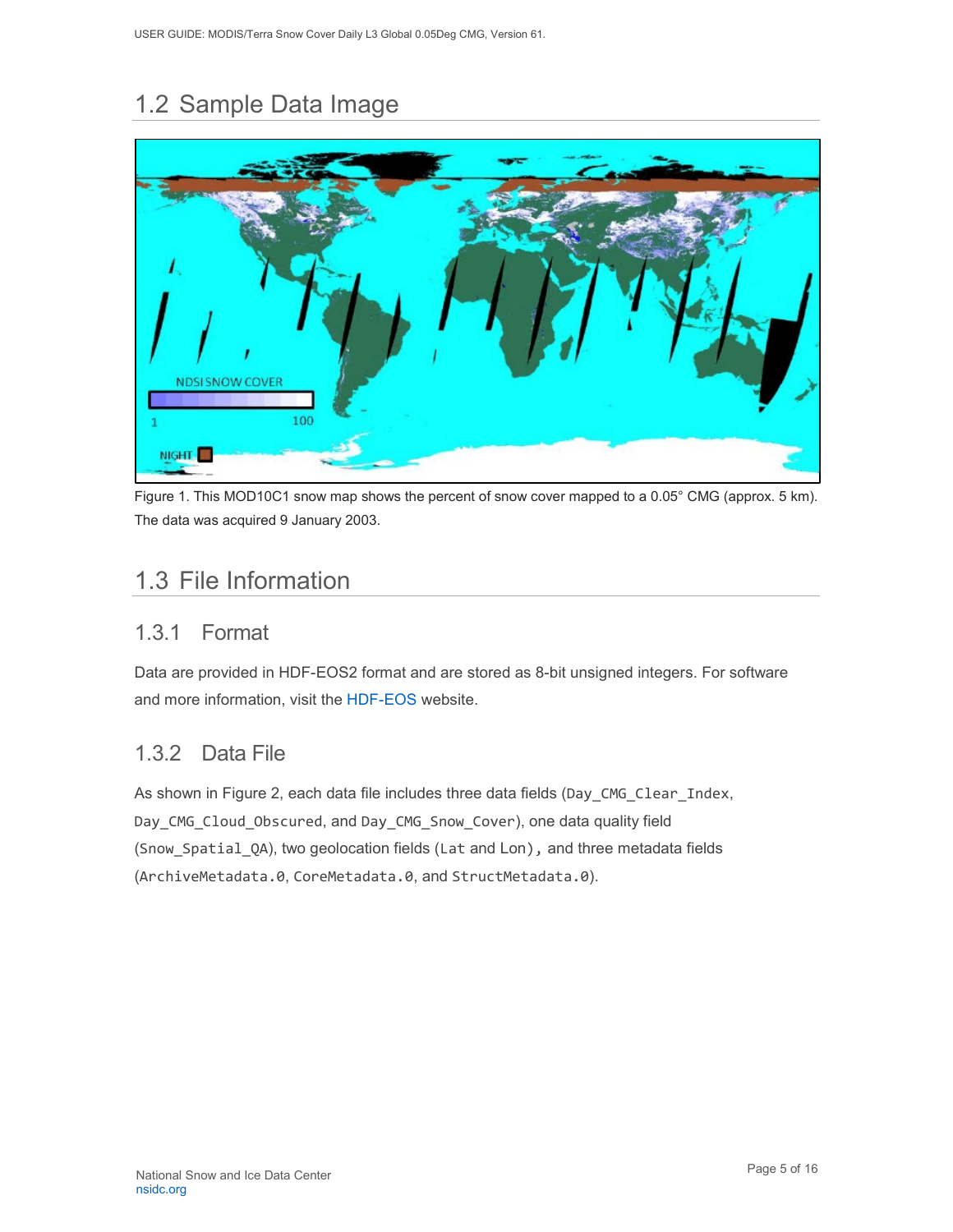

Figure 2. This figure shows the fields included in each data file as displayed with Panoply software.

#### <span id="page-6-0"></span>1.3.3 Ancillary Files

A browse image file (.jpg) and metadata file (.xml) are provided with each data file.

#### <span id="page-6-1"></span>1.3.4 Naming Convention

Files are named according to the following convention and as described in Table 2.

#### **File naming convention:**

MOD[PID].A[YYYY][DDD][VVV].[yyyy][ddd][hhmmss].hdf

| MOD         | MODIS/Terra                          |
|-------------|--------------------------------------|
| PTD         | Product ID                           |
| А           | Acquisition date follows             |
| <b>YYYY</b> | Acquisition year                     |
| סמם         | Acquisition day of year              |
| <b>VVV</b>  | Version (Collection) number          |
| уууу        | Production year                      |
| ddd         | Production day of year               |
| hhmmss      | Production hour/minute/second in GMT |
| . $hdf$     | HDF-EOS formatted data file          |

|  |  |  |  | Table 2. File Name Variables |
|--|--|--|--|------------------------------|
|--|--|--|--|------------------------------|

#### **File name example**

MOD10C1.A2003001.061.2019130074356.hdf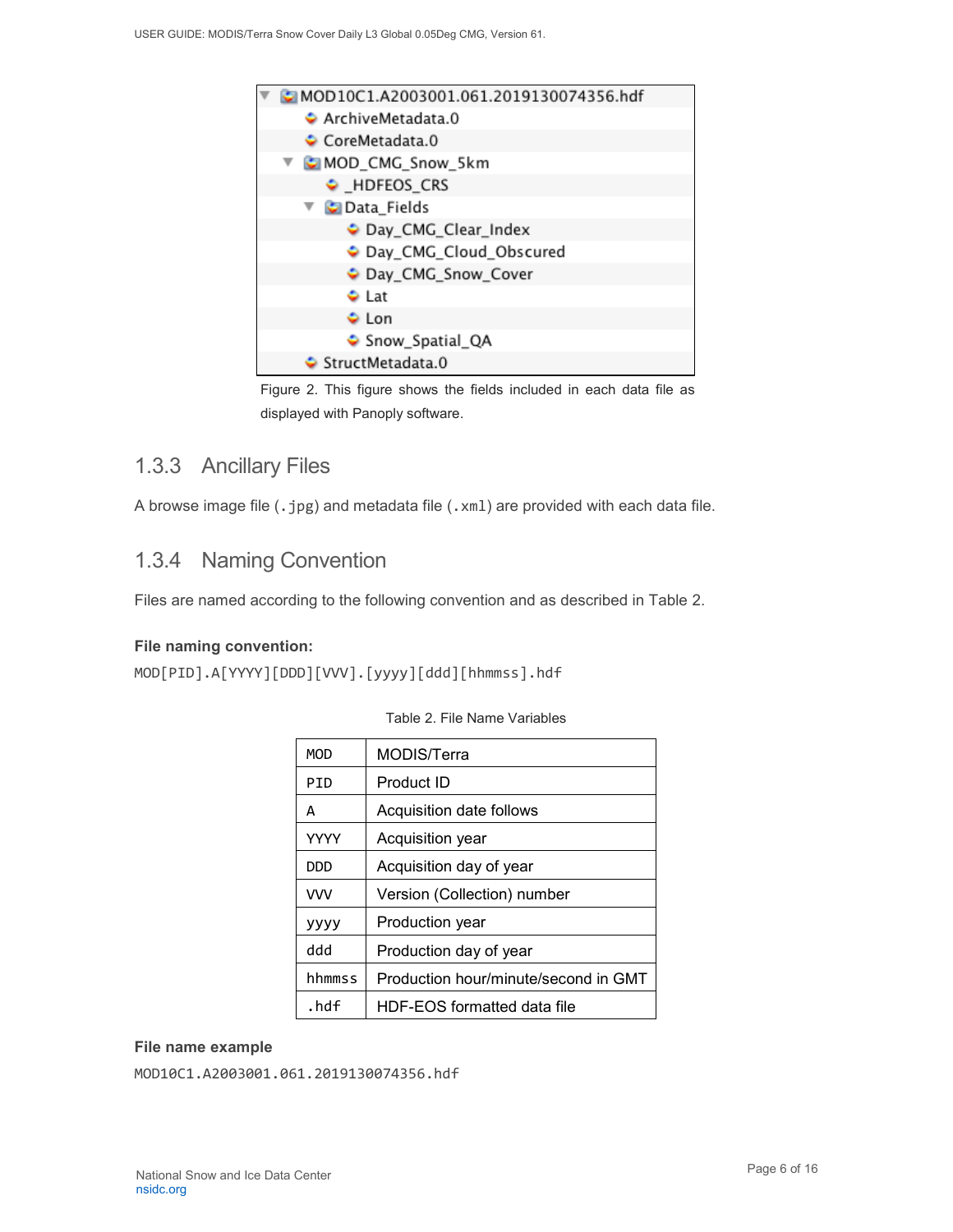**Note:** Data files contain important metadata including global attributes that are assigned to the file and local attributes like coded integer keys that provide details about the data fields. In addition, each HDF-EOS data file has a corresponding XML metadata file (.xm1) which contains some of the same internal metadata as the HDF-EOS file plus additional information regarding user support, archiving, and granulespecific post-production.

## <span id="page-7-0"></span>1.4 Spatial Information

### <span id="page-7-1"></span>1.4.1 Coverage

Coverage is global. Terra's sun-synchronous, near-polar circular orbit is timed to cross the equator from north to south (descending node) at approximately 10:30 A.M. local time. Complete global coverage occurs every one to two days (more frequently near the poles). The following sites offer tools that track and predict Terra's orbital path:

- [Daily Terra Orbit Tracks,](http://www.ssec.wisc.edu/datacenter/terra/GLOBAL.html) Space Science and Engineering Center, University of Wisconsin-Madison
- [NASA LaRC Satellite Overpass Predictor](https://cloudsway2.larc.nasa.gov/cgi-bin/predict/predict.cgi?_ga=2.153697019.217361022.1606924565-1178120269.1525111477) (includes viewing zenith, solar zenith, and ground track distance to specified lat/lon)

#### <span id="page-7-2"></span>1.4.2 Projection

MODIS CMG data sets are provided in geographic latitude/longitude coordinates. For additional details about the MODIS CMG see the [NASA MODIS Lands | MODIS Grids](https://modis-land.gsfc.nasa.gov/MODLAND_grid.html) web page.

#### <span id="page-7-3"></span>1.4.3 Resolution

0.05°

#### <span id="page-7-4"></span>1.4.4 Geolocation

The following tables provide information for geolocating this data set.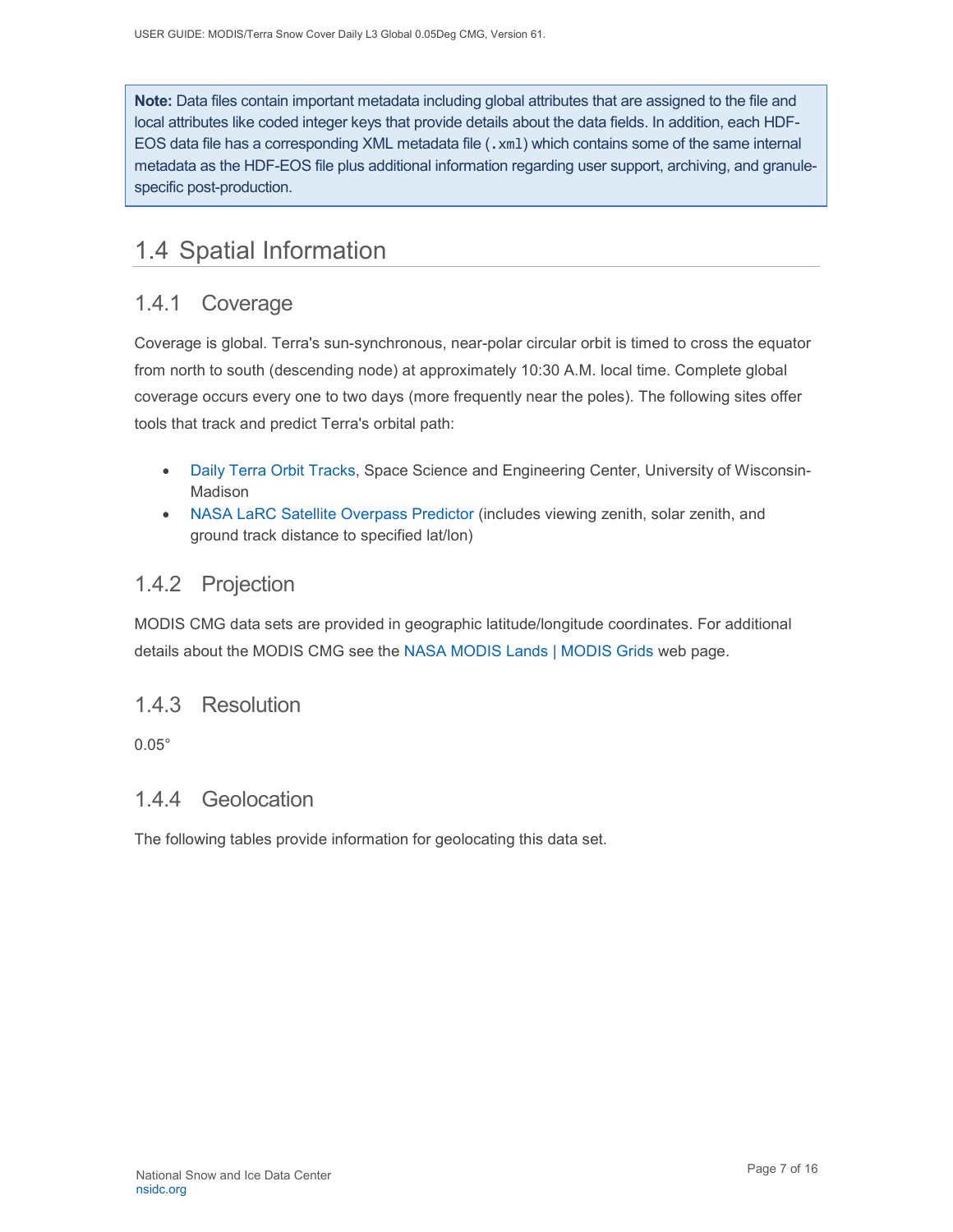| <b>Region</b>                            | Global                              |
|------------------------------------------|-------------------------------------|
| Geographic coordinate system             | WGS84                               |
| Projected coordinate system              | Geographic Lat/Lon                  |
| Longitude of true origin                 | $0^{\circ}$                         |
| Latitude of true origin                  | $0^{\circ}$                         |
| Scale factor at longitude of true origin | 1.0                                 |
| <b>Datum</b>                             | <b>WGS 84</b>                       |
| <b>Ellipsoid/spheroid</b>                | <b>WGS 84</b>                       |
| <b>Units</b>                             | degrees                             |
| <b>False easting</b>                     | $0^{\circ}$                         |
| <b>False northing</b>                    | $0^{\circ}$                         |
| <b>EPSG code</b>                         | 4326                                |
| <b>PROJ4 string</b>                      | +proj=longlat +datum=WGS84 +no defs |
| <b>Reference</b>                         | https://epsg.io/4326                |

Table 3. Projection Details

#### Table 4. Grid Details

| <b>Region</b>                          | Global                         |
|----------------------------------------|--------------------------------|
| Grid cell size (x, y pixel dimensions) | $0.05^\circ$                   |
| <b>Number of rows</b>                  | 3600                           |
| <b>Number of columns</b>               | 7200                           |
| <b>Nominal gridded resolution</b>      | $0.05^\circ$                   |
| <b>Grid rotation</b>                   | N/A                            |
| Geolocated upper left point in grid    | $-180.0^{\circ}(x)$ , 90.0°(y) |
| Geolocated lower right point in grid   | $180.0^{\circ}$ (x), -90.0°(y) |

## <span id="page-8-0"></span>1.5 Temporal Information

### <span id="page-8-1"></span>1.5.1 Coverage

MODIS Terra data are available from 24 February 2000 to present. However, because the NDSI depends on visible light, data are not produced when viewing conditions are too dark. In addition, anomalies over the course of the Terra mission have resulted in minor data outages. If you cannot locate data for a particular date or time, check th[e MODIS/Terra Data Outages](https://modaps.modaps.eosdis.nasa.gov/services/production/outages_terra.html) web page.

#### <span id="page-8-2"></span>1.5.2 Resolution

Daily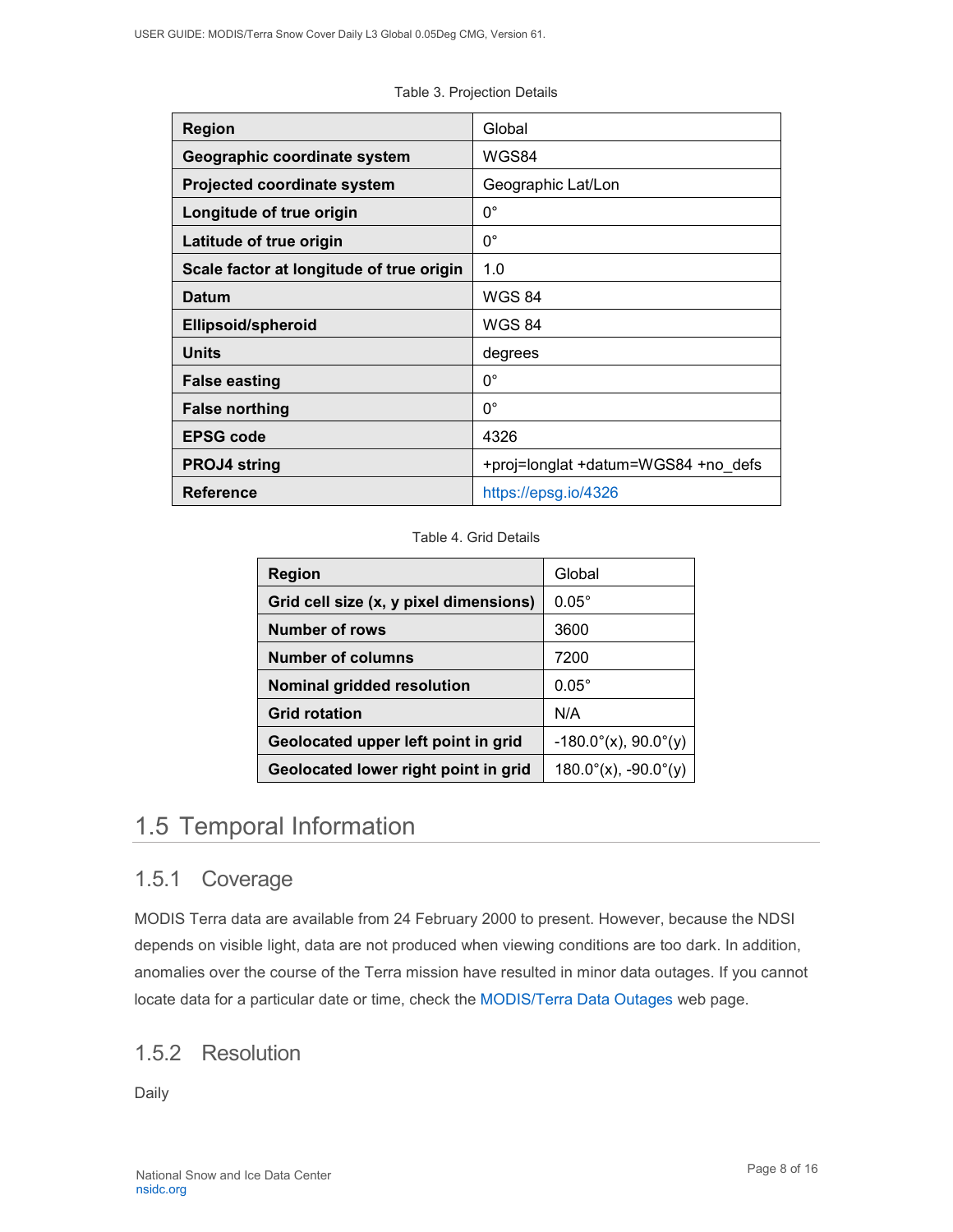# <span id="page-9-0"></span>2 DATA ACQUISITION AND PROCESSING

# <span id="page-9-1"></span>2.1 Background

This data set provides daily global maps of the snow cover extent, cloud cover extent, and clear index extent. Snow cover extent and cloud cover extent are provided as the percentage of snowcovered land or cloud-covered land mapped in the CMG cell. The clear index extent is provided as the percentage of all land observations in the cell that were clear, thus producing an estimate of the amount of land surface that was observable.

## <span id="page-9-2"></span>2.2 Acquisition

MODIS scans the entire globe every one to two days. As such, most locations on Earth are imaged at least once per day and more frequently where swaths overlap, such as near the poles. Terra's sun-synchronous, near-circular polar orbit is timed to cross the equator from north to south (descending node) at approximately 10:30 A.M. local time.

#### **Ongoing changes in the Terra orbit**

The Terra flight operations team conducted [Terra's last inclination adjust maneuver](https://terra.nasa.gov/about/terra-orbital-drift) to maintain Terra's orbit in February 2020. The inclination adjust maneuvers were used to control the platform's 10:30 AM mean local time (MLT) equator crossing. [Terra will continue to drift](https://modis.gsfc.nasa.gov/news/individual.php?news_id=100378) and is expected to reach a 10:15 AM MLT in October 2022. At that time, the flight operations team will have Terra exit the Earth Sciences Constellation and lower Terra to an altitude of 694 km by performing two retrograde maneuvers. MLT will continue to drift after these maneuvers, reaching 9:00 AM around December 2025. Terra MODIS will [remain operational](https://landweb.modaps.eosdis.nasa.gov/cgi-bin/QA_WWW/displayCase.cgi?esdt=MOD&caseNum=PM_MOD_21264&caseLocation=cases_data&type=C6&_ga=2.237971648.1728476934.1634939670-1813231108.1634939670) and generate the full suite of products until the end of the mission in December 2025.

Earlier crossing times for a morning platform like Terra mean lower solar elevations leading to more prevalent shadows. This decrease in orbit altitude alters the spatial coverage of the sensor including possible gaps in spatial sampling, decreased spatial coverage, and higher spatial resolution. Products are mostly expected to be science quality except for reduced grid size (from lower altitude) and without a strict 16-day repeat of observations (from drift and changing orbit).

Details on the impact of the Constellation Exit on the quality of the product are being compiled and [will be](https://landweb.modaps.eosdis.nasa.gov/cgi-bin/QS/new/index.cgi)  [posted when](https://landweb.modaps.eosdis.nasa.gov/cgi-bin/QS/new/index.cgi) available.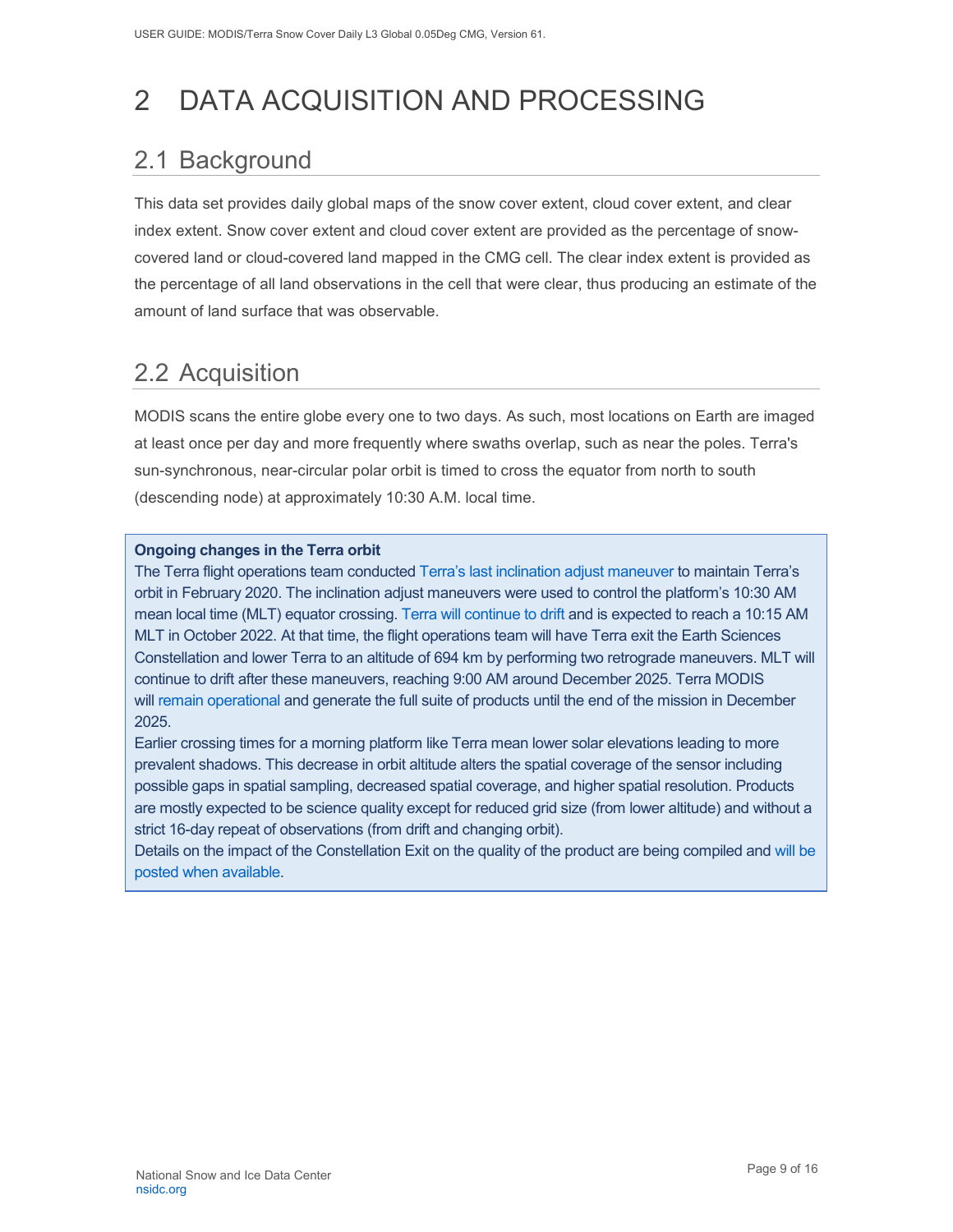# <span id="page-10-0"></span>2.3 Sources

Table 5 lists the data set and parameter inputs to the MODIS CMG binning algorithm.

| <b>Product ID</b>                | Long Name                                         | <b>Parameters</b>                                                                                  |
|----------------------------------|---------------------------------------------------|----------------------------------------------------------------------------------------------------|
| MOD <sub>10</sub> A <sub>1</sub> | MODIS/Terra Snow Cover Daily L3   NDSI_Snow_Cover | Global 500m SIN Grid, Version 6.1   NDSI_Snow_Cover_Algorithm_Flags_QA<br>NDSI Snow Cover Basic QA |

Table 5. Inputs to the MOD10C1 CMG Binning Algorithm

## <span id="page-10-1"></span>2.4 Processing

The MOD10C1 CMG binning algorithm is used to calculate the snow cover extent, cloud cover extent, and associated quality values mapped to CMG grid cells. The algorithm maps 500 m MOD10A1 'NDSI\_Snow\_Cover' observations into 0.05° (approx. 5 km) CMG cells. Approximately, 100 MOD10A1 'NDSI\_Snow\_Cover' observations are mapped into each CMG cell. The mapped observations are binned by feature type (snow, cloud, night, ocean, etc.) and counted to identify the most frequently occurring feature type in the CMG cell. The observation counts are then used to determine the feature type assigned to the CMG cell. Specific details are provided below.

### <span id="page-10-2"></span>2.4.1 Snow Cover Extent

The percent of snow cover mapped to each CMG cell is calculated by computing the ratio of MOD10A1, 500 m snow cover observations to the total number of land observations that were mapped into the CMG cell. To assist with counting, the binning algorithm converts NDSI snow cover values to a binary snow/no snow flag, with NDSI > 0 indicating the presence of at least some snow. The result is expressed as the percentage of snow observations mapped in the CMG cell. The valid range of snow cover extent is 0-100%.

### <span id="page-10-3"></span>2.4.2 Cloud Cover Extent

The percent of cloud cover mapped to each CMG cell is calculated by computing the ratio of MOD10A1, 500 m cloud cover observations to the total number of land observations that were mapped into the CMG cell. The result is expressed as the percentage of cloud observations mapped in the CMG cell. The valid range of cloud cover extent is 0-100%.

### <span id="page-10-4"></span>2.4.3 Clear Index Extent

The clear index reports the fraction of all land observations in the cell that were observed under clear sky conditions. Though calculated independently from observation counts, the clear index is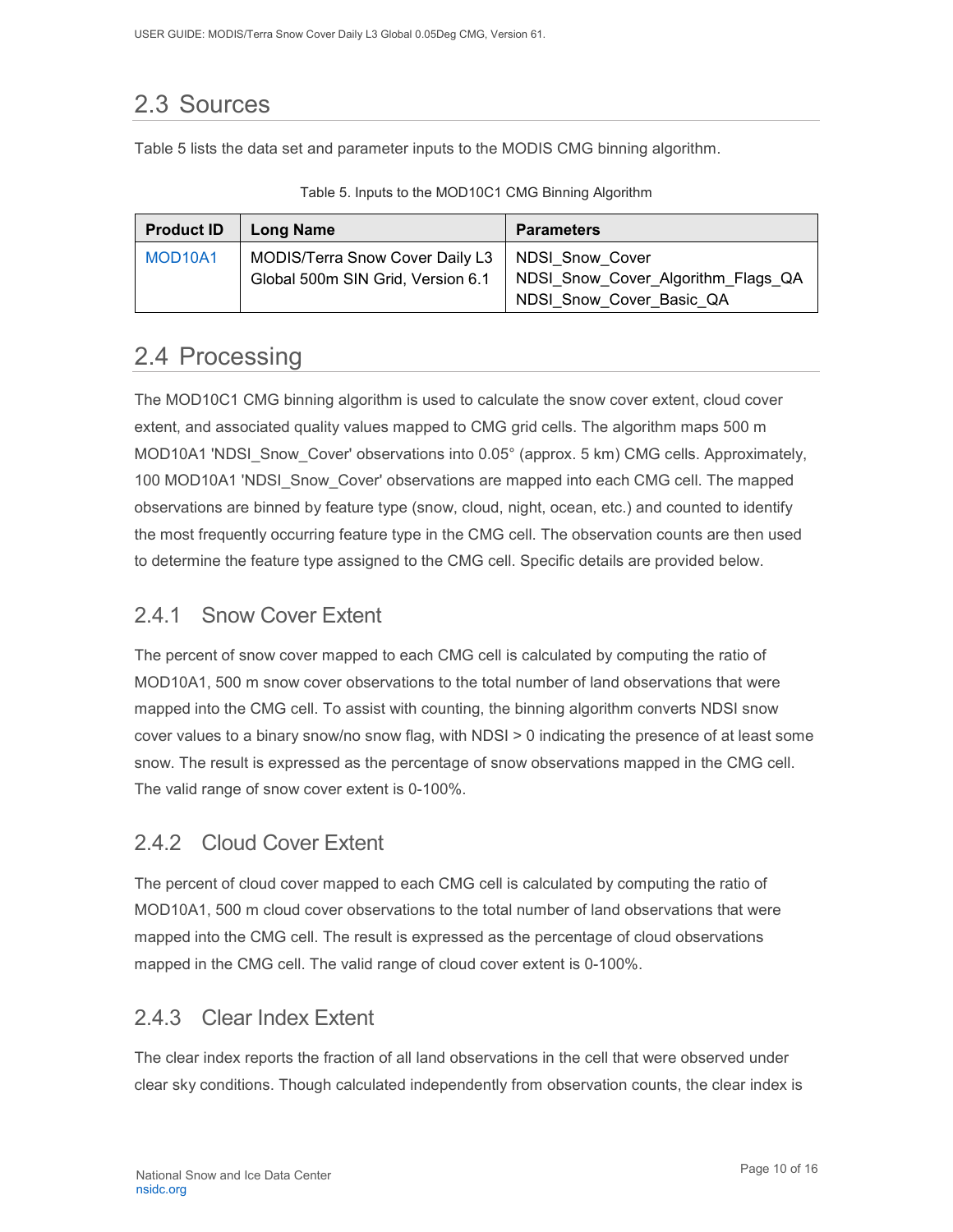essentially 100 minus the percentage of cloud cover and can be used to assess the quality of the cell's snow cover value. A high clear index indicates predominantly clear-sky conditions; low values correspond to cells with extensive cloud cover and indicate that the snow cover estimate was derived from a partial view of the land surface.

#### <span id="page-11-0"></span>2.4.4 Inland Water

Inland water bodies are identified using the inland water bit flag in the MOD10A1 'NDSI Snow Cover Algorithm Flags QA' array. The number of water body observations in a CMG grid cell are counted and tallied. If the water body has more lake ice observations than open water observations it is interpreted as lake ice. In the output data arrays, pixels with inland water are assigned a value '237', pixels with lake ice are assigned a value '107', and cloud obscured lakes are assigned a value of '250'.

#### <span id="page-11-1"></span>2.4.5 Ocean

A CMG-specific land mask was made for use with the binning algorithm. The 0.05° land mask was derived from the [University of Maryland 1km global land cover data set.](https://doi.org/10.3334/ORNLDAAC/969) If a CMG cell contains 12% or greater land then it is considered land and analyzed; if less than 12% it is considered ocean. This threshold was selected as a balance that minimized snow errors along coasts yet was sensitive to mapping snow along coasts.

#### <span id="page-11-2"></span>2.4.6 Night

The polar darkness extent is based on the latitude of the CMG cell nearest the equator that is full of night observations. All CMG cells poleward of that latitude are filled as night. This approach was adopted so that a neat demarcation of night and day is visible in the CMG.

#### <span id="page-11-3"></span>2.4.7 Antarctica

To improve the visual quality of data, Antarctica has been masked as 100% snow covered using the MODIS land/water mask. As such, this data set cannot be used to map snow in Antarctica. For users who wish to evaluate Antarctica, the MOD10\_L2 data set offers a higher resolution and contains more data and information about accuracy and error.

#### <span id="page-11-4"></span>2.4.8 Global Mask

A global mask is applied at the end of the algorithm to eliminate erroneous snow cover detections in regions where snow is extremely unlikely, such as the Amazon, the Sahara, and the Great Sandy Desert. The presence of snow cover in these regions stems from erroneous snow detections in the MOD10\_L2 data set which are carried forward through the processing chain to the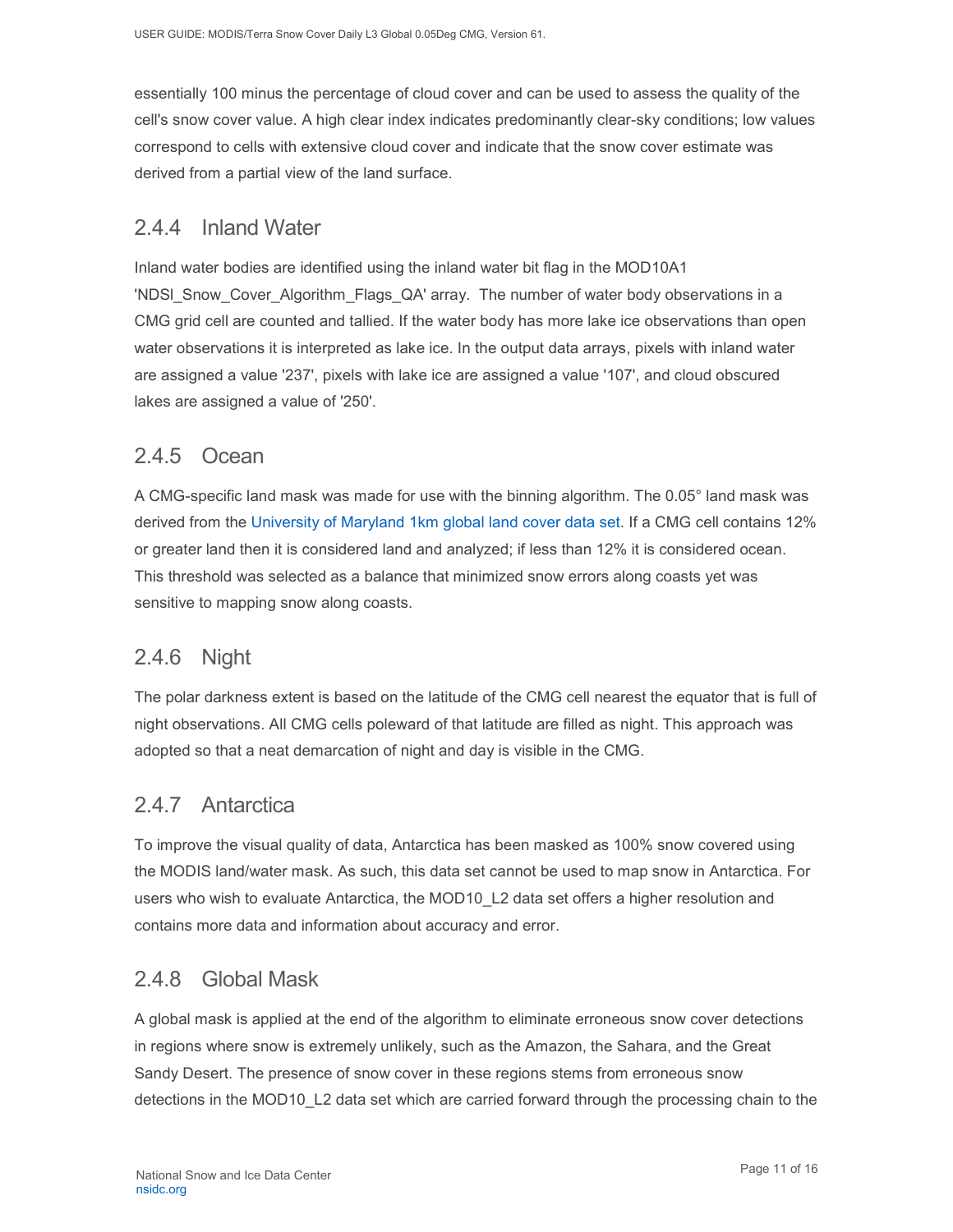CMG. The mask is specifically designed to eliminate extremely unlikely snow cover in the CMG while allowing it in regions where snow may be a rare event.

## <span id="page-12-0"></span>2.5 Quality Information

The 'Snow\_Spatial\_QA' parameter contains quality assurance (QA) values mapped from the MOD10A1 'NDSI Snow Cover Basic QA' field. These values provide a qualitative estimate of the algorithm result, for each pixel, based on the input data and solar zenith data. The QA value applied to a CMG cell is the most frequently occurring MOD10A1 'NDSI\_Snow\_Cover\_Basic\_QA' value mapped into the cell. The binning algorithm returns the most frequent QA value for each CMG cell, and if there is a QA value tie, the highest QA value of the tied values is reported in the 'Snow\_Spatial\_QA' SDS. For a detailed description of the QA values, see the [MOD10A1](https://nsidc.org/data/MOD10A1) user guide.

### <span id="page-12-1"></span>2.6 Errors

NDSI has proven to be a robust indicator of snow cover. Numerous investigators have utilized MODIS snow cover data sets and reported accuracy in the range of 88% to 93%. Snow commission errors (detecting snow where there is no snow) are typically associated with cloud cover and thus snow errors may appear on any day in conjunction with cloud cover. Users should consider how best to interpret and use the snow cover data, or whether to combine it with the cloud cover data.

To reduce erroneous snow cover detections in regions of the world that climatologically should never have snow, a global 'snow impossible' mask is applied in the algorithm. This mask improves the synoptic quality of the data set, but at the expense of not detecting highly unusual snowfall. If a highly unusual snowfall event occurs, the MOD10\_L2 and MOD10A1 products should be used to investigate the event.

Snow errors are ultimately propagated from MOD10 L2 to MOD10A1 and then into this data set. For additional details, regarding potential error sources in the input data, see the 'MODIS Snow Products Collection 6.1 User Guide' (Riggs et al. 2019).

## <span id="page-12-2"></span>2.7 Instrumentation

### <span id="page-12-3"></span>2.7.1 Description

The MODIS instrument provides 12-bit radiometric sensitivity in 36 spectral bands ranging in wavelength from 0.4 µm to 14.4 µm. Two bands are imaged at a nominal resolution of 250 m at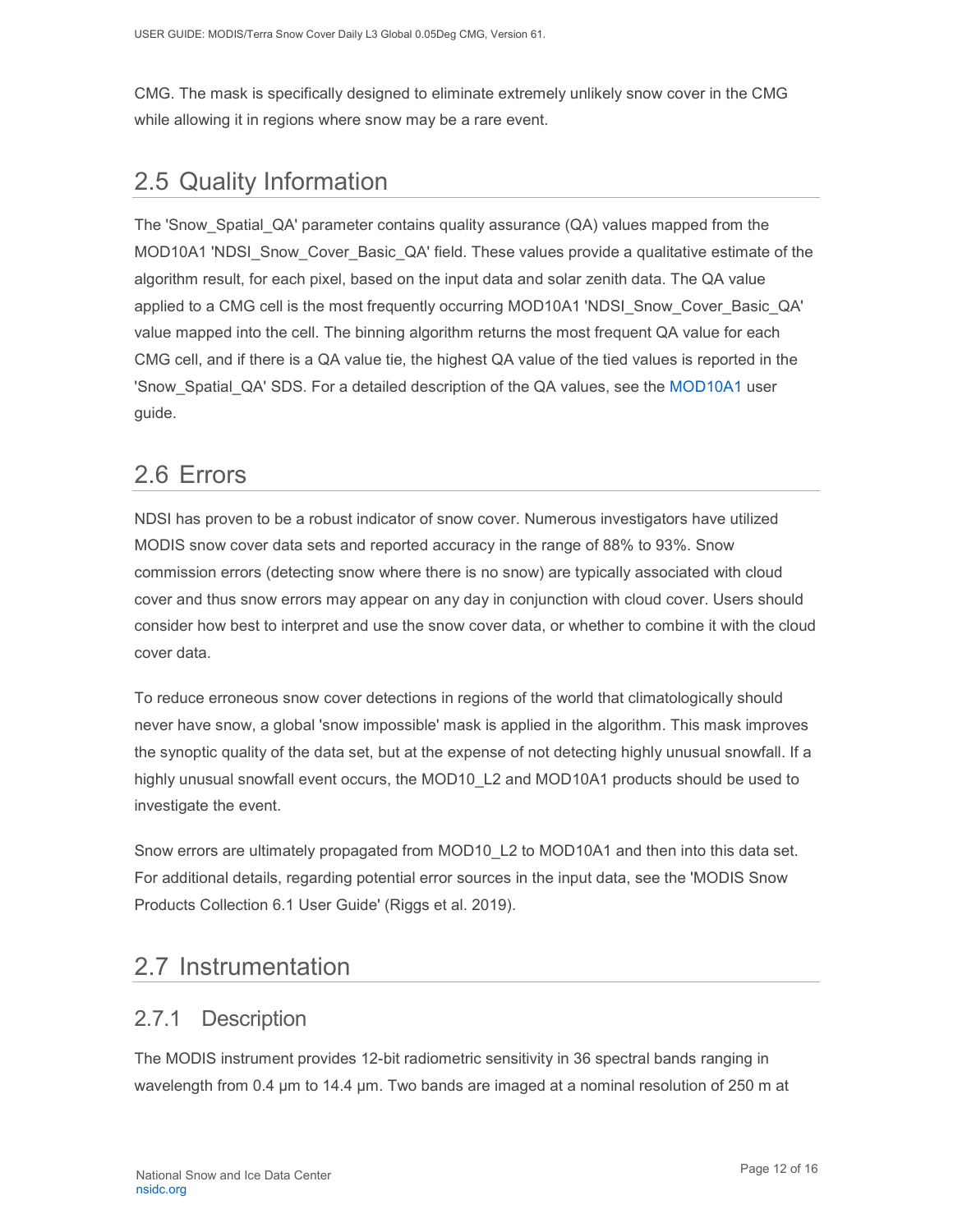nadir, five bands at 500 m, and the remaining bands at 1000 m. A ±55 degree scanning pattern at an altitude of 705 km achieves a 2330 km swath with global coverage every one to two days.

The scan mirror assembly uses a continuously rotating, double-sided scan mirror to scan ±55 degrees and is driven by a motor encoder built to operate 100 percent of the time throughout the six-year instrument design life. The optical system consists of a two-mirror, off-axis afocal telescope which directs energy to five refractive objective assemblies, one each for the visible, near-infrared, shortwave infrared, middle-wavelength infrared, and long-wavelength infrared spectral regions.

The MODIS instruments on the Terra and Aqua space vehicles were built to NASA specifications by Santa Barbara Remote Sensing, a division of Raytheon Electronics Systems. Table 6 contains the instruments' technical specifications.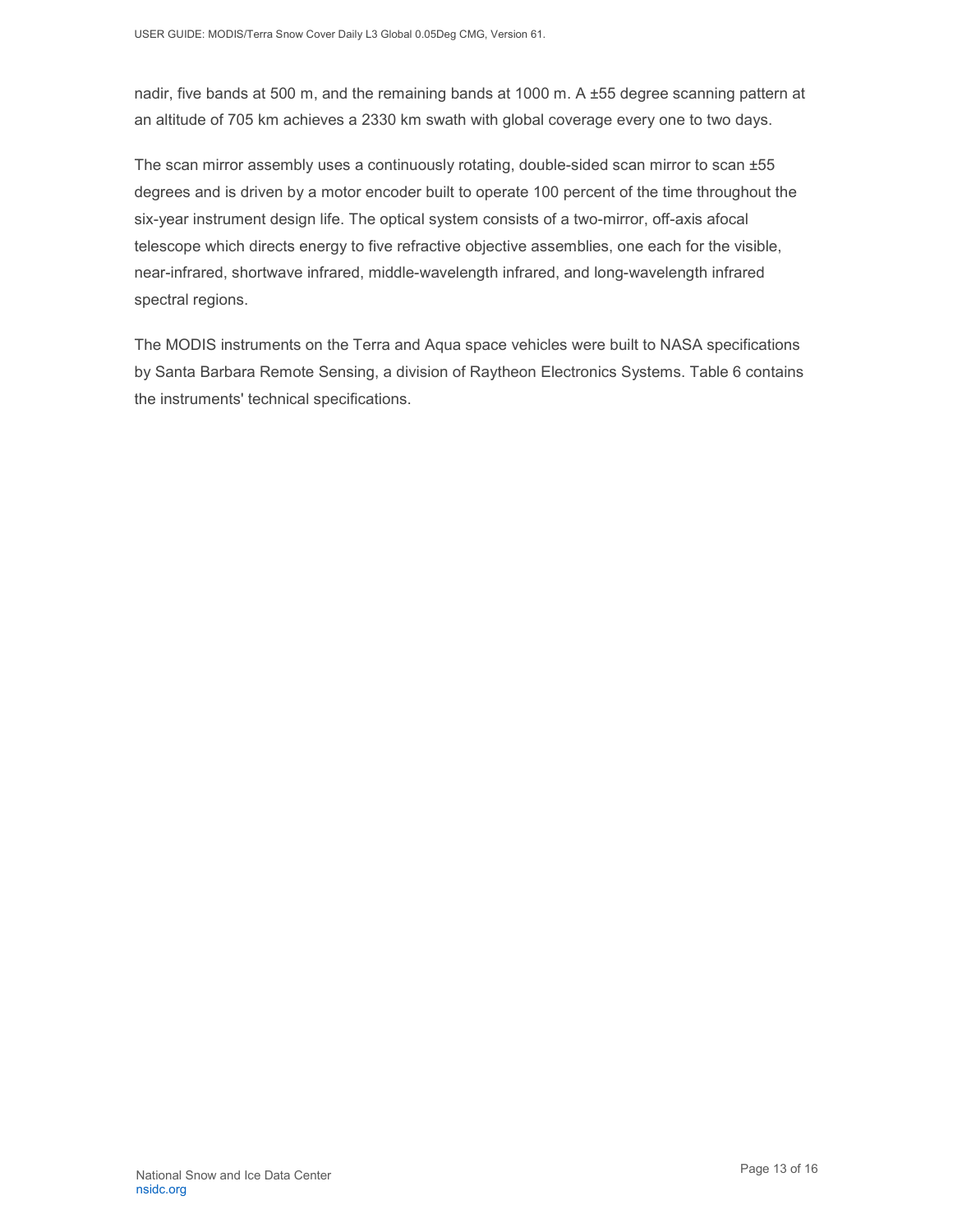| <b>Variable</b>            | <b>Description</b>                                                                            |
|----------------------------|-----------------------------------------------------------------------------------------------|
| Orbit                      | 705 km altitude, 10:30 A.M. descending node (Terra), sun-synchronous,<br>near-polar, circular |
| Scan Rate                  | 20.3 rpm, cross track                                                                         |
| Swath<br><b>Dimensions</b> | 2330 km (cross track) by 10 km (along track at nadir)                                         |
| Telescope                  | 17.78 cm diameter off-axis, afocal (collimated) with intermediate field stop                  |
| Size                       | $1.0 \text{ m} \times 1.6 \text{ m} \times 1.0 \text{ m}$                                     |
| Weight                     | 228.7 kg                                                                                      |
| Power                      | 162.5 W (single orbit average)                                                                |
| Data Rate                  | 10.6 Mbps (peak daytime); 6.1 Mbps (orbital average)                                          |
| Quantization               | 12 bits                                                                                       |
| Spatial<br>Resolution      | 250 m (bands 1-2)<br>500 m (bands 3-7)<br>1000 m (bands (8-36)                                |
| Design Life                | 6 years                                                                                       |

#### Table 6. MODIS Technical Specifications

#### <span id="page-14-0"></span>2.7.2 Calibration

MODIS has a series of on-board calibrators that provide radiometric, spectral, and spatial calibration of the MODIS instrument. The blackbody calibrator is the primary calibration source for thermal bands between 3.5 µm and 14.4 µm, while the Solar Diffuser (SD) provides a diffuse, solar-illuminated calibration source for visible, near-infrared, and short wave infrared bands. The Solar Diffuser Stability Monitor tracks changes in the reflectance of the SD with reference to the sun so that potential instrument changes are not incorrectly attributed to changes in this calibration source. The Spectroradiometric Calibration Assembly provides additional spectral, radiometric, and spatial calibration.

MODIS uses the moon as an additional calibration technique and for tracking degradation of the SD by referencing the illumination of the moon since the moon's brightness is approximately the same as that of the Earth. Finally, MODIS deep space views provide a photon input signal of zero, which is used as a point of reference for calibration.

For additional details about the MODIS instruments, see NASA's [MODIS | About](http://modis.gsfc.nasa.gov/about/) web page.

# <span id="page-14-1"></span>3 VERSION HISTORY

See the [MODIS | Data Versions](https://nsidc.org/data/modis/data_versions.html) page for the history of MODIS snow and sea ice data versions.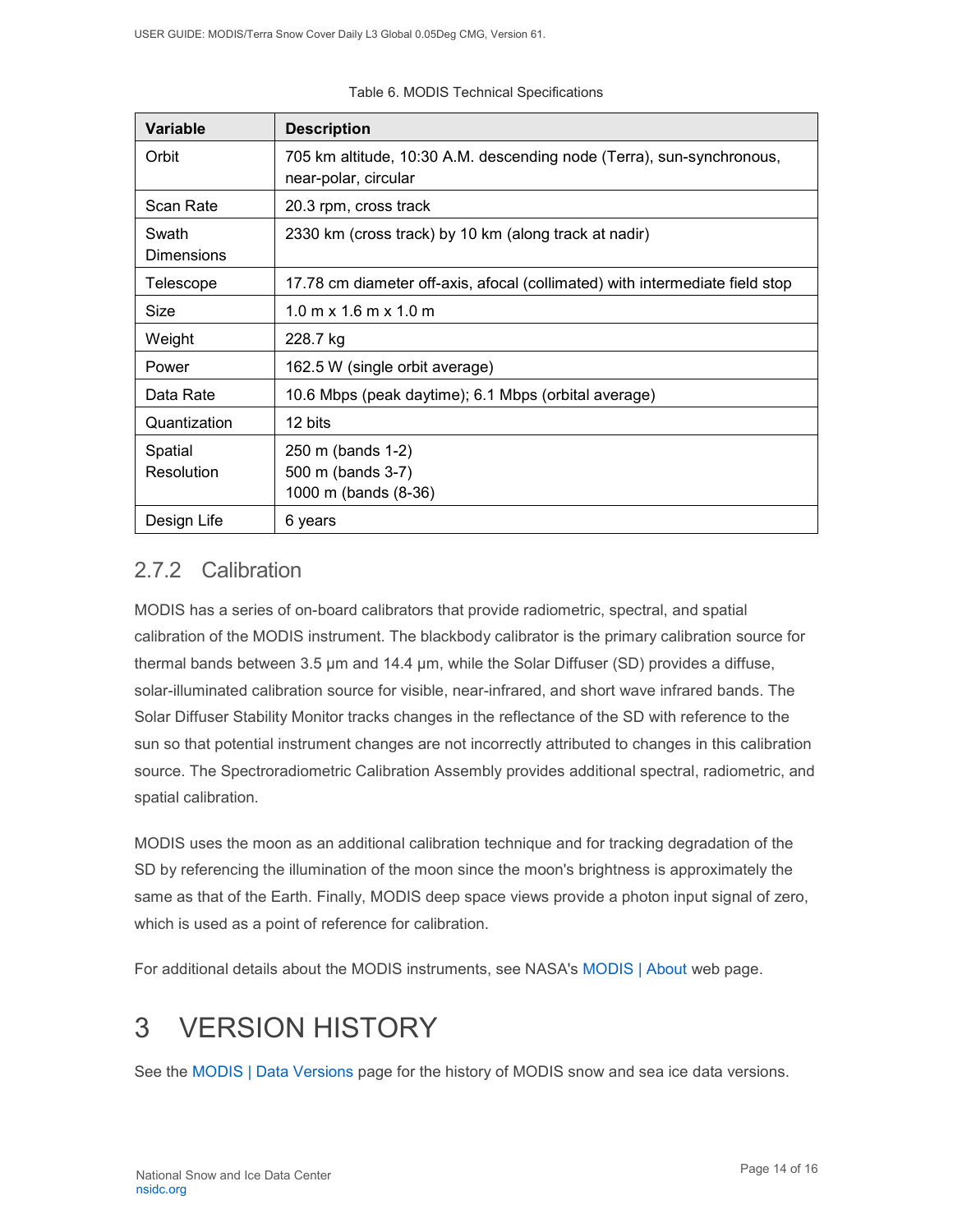# <span id="page-15-0"></span>4 SOFTWARE AND TOOLS

The following sites can help you identify the right MODIS data for your study:

- [NASA's Earth Observing System Data and Information System | Near Real-Time Data](http://earthdata.nasa.gov/data/near-real-time-data/rapid-response)
- [NASA Goddard Space Flight Center | MODIS Land Global Browse Images](https://landweb.modaps.eosdis.nasa.gov/cgi-bin/browse/browseMODIS.cgi)
- [MODIS Land Discipline Group \(MODLAND\) Tile Calculator](http://landweb.nascom.nasa.gov/cgi-bin/developer/tilemap.cgi)
- [Tile Bounding Coordinates for the MODIS Sinusoidal Grid](http://modis-land.gsfc.nasa.gov/pdf/sn_bound_10deg.txt)

The following resources are available to help users work with MODIS data:

- [The HDF-EOS to GeoTIFF Conversion Tool \(HEG\)](https://wiki.earthdata.nasa.gov/display/DAS/HEG%3A++HDF-EOS+to+GeoTIFF+Conversion+Tool) can reformat, re-project, and perform stitching/mosaicing and subsetting operations on HDF-EOS objects.
- [HDFView](https://www.hdfgroup.org/downloads/hdfview/) is a simple, visual interface for opening, inspecting, and editing HDF files. Users can view file hierarchy in a tree structure, modify the contents of a data set, add, delete and modify attributes, and create new files.
- [What is HDF-EOS? an NSIDC FAQ](https://nsidc.org/support/faq/what-hdf-eos)
- [The MODIS Conversion Toolkit \(MCTK\) plug-in for ENVI](https://github.com/dawhite/MCTK) can ingest, process, and georeference every known MODIS data set, including products distributed with EASE-Grid projections. The toolkit includes support for swath projection and grid reprojection and comes with an API for large batch processing jobs.

# <span id="page-15-1"></span>5 RELATED WEBSITES

The following resources provide additional information about MODIS Version 6.1 data, including known problems, production schedules, and future plans:

- [The MODIS Snow and Sea Ice Global Mapping Project](http://modis-snow-ice.gsfc.nasa.gov/)
- [NASA LDOPE | MODIS/VIIRS Land Product Quality Assessment](https://landweb.modaps.eosdis.nasa.gov/cgi-bin/QS/new/index.cgi)
- [MODIS Land Team Validation | Status for Snow Cover/Sea Ice \(MOD10/29\)](https://modis-land.gsfc.nasa.gov/ValStatus.php?ProductID=MOD10/29)

# <span id="page-15-2"></span>6 CONTACTS AND ACKNOWLEDGMENTS

#### **George Riggs**

NASA Goddard Space Flight Center (GSFC) Greenbelt, MD

**Dorothy Hall**  ESSIC / University of Maryland College Park, MD

#### **Miguel Roman**

NASA Goddard Space Flight Center (GSFC) Greenbelt, MD